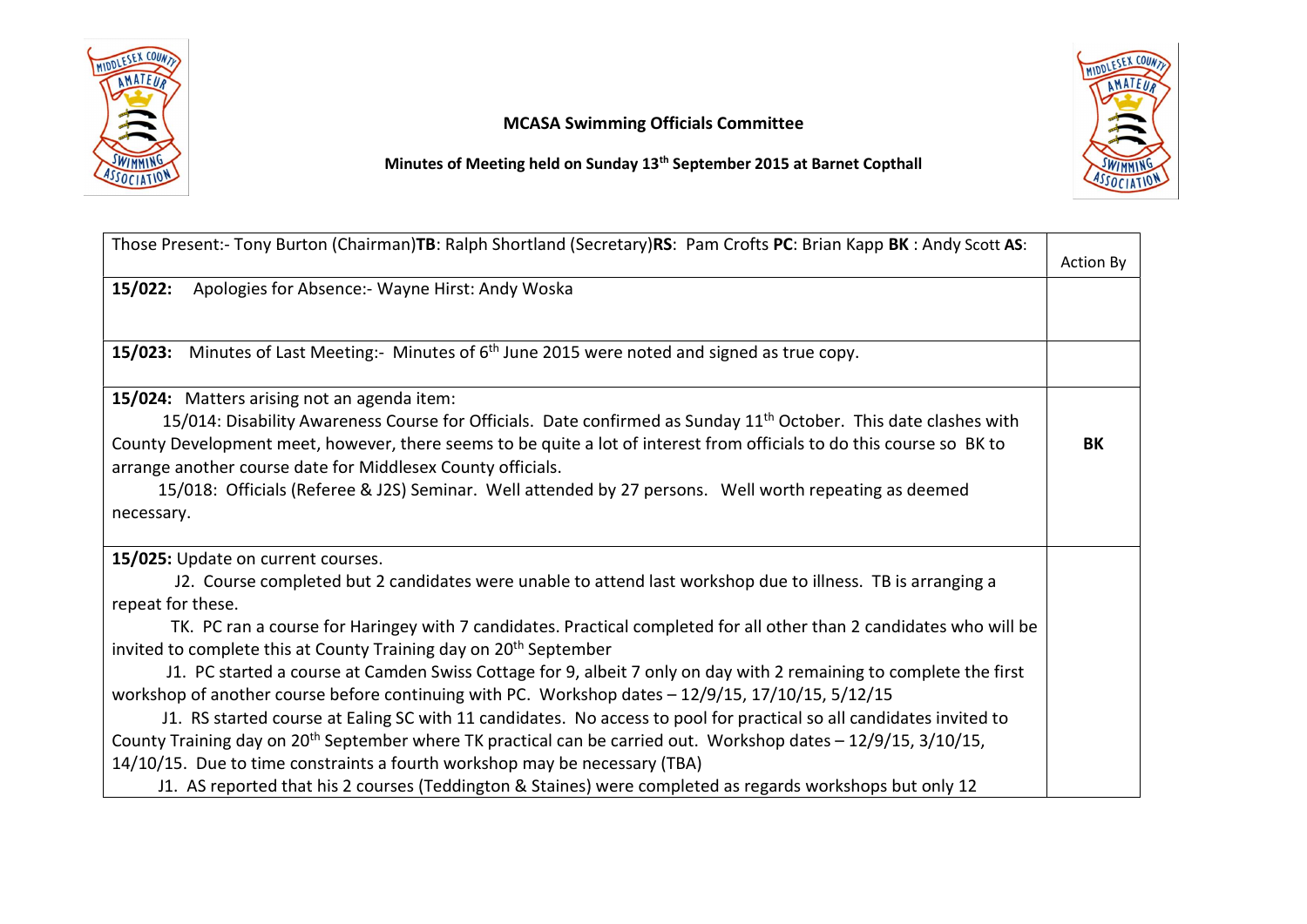| finished the course out of a total of 38 candidates enrolled. This is disappointing. Those that failed to complete to be    |           |
|-----------------------------------------------------------------------------------------------------------------------------|-----------|
| contacted to see if they wish to complete and attend missing workshops on another course. It seems many only wanted         | <b>AS</b> |
| TK qualification.                                                                                                           |           |
| J2S. PC reported that her course had completed and some had completed assessment as Starter                                 |           |
| 15/026: Future Courses:                                                                                                     |           |
| TK: Hackney and Brompton Park have requested TK courses. AS to contact them to start planning. BK/PC                        | AS/PC/BK  |
| agreed to run the courses                                                                                                   |           |
| J1 - Pimlico Course dates 22/9/15, 27/10/15, 15/12/15 AW to be course leader                                                | <b>AW</b> |
| J1-St Helens School, Northwood 25/10/15, 10/12/15, 10/1/15 WH to be course leader                                           | <b>WH</b> |
| J2 - TB has a number of candidates waiting - Course dates to be arranged                                                    | TB        |
| J1 - AS informed that Teddington has a possible 6 candidates willing to do the course.                                      |           |
| J2S - A few possible candidates awaiting for course - PC to arrange - Tutor(s) dependent on geographical                    |           |
| location of candidates                                                                                                      | BK        |
| Open Water Level 1. BK hopes to run this in the new year - Course will be 4-6 hours.                                        |           |
|                                                                                                                             |           |
| 15/027: County Training Day                                                                                                 |           |
| SOC has an input again this year. TK practicals 10:45am - 11:15. J1 Mentoring 11:30 -12:30. Barnet have said                |           |
| they were not able to supply swimmers to assist. Swimmers will be sought from other clubs along with officials to assist in |           |
| TK practical and mentoring sessions. PC/RS to do quiz for those swimmers on the camp.                                       |           |
|                                                                                                                             |           |
| 15/028: Budget                                                                                                              |           |
| RS to produce a draft budget for 2015/2016 to present to Executive. It was identified that another                          |           |
| laptop/projector and presenters may be needed to meet course demands. Agreed also to purchase 7x USB sticks to assist       |           |
| in passing course presentations and documentation to course tutors.                                                         |           |
| Post Meeting Note: Draft budget circulated to SOC members.                                                                  |           |
| 15/029: FINA Rule Interpretation                                                                                            |           |
| Following the Men's 200m IM at the world championships, where Ryan Lochte was seen on TV perform the                        |           |
| Breaststroke to Freestyle turn whereby he left the wall after the breaststroke turn on his back and performed several       |           |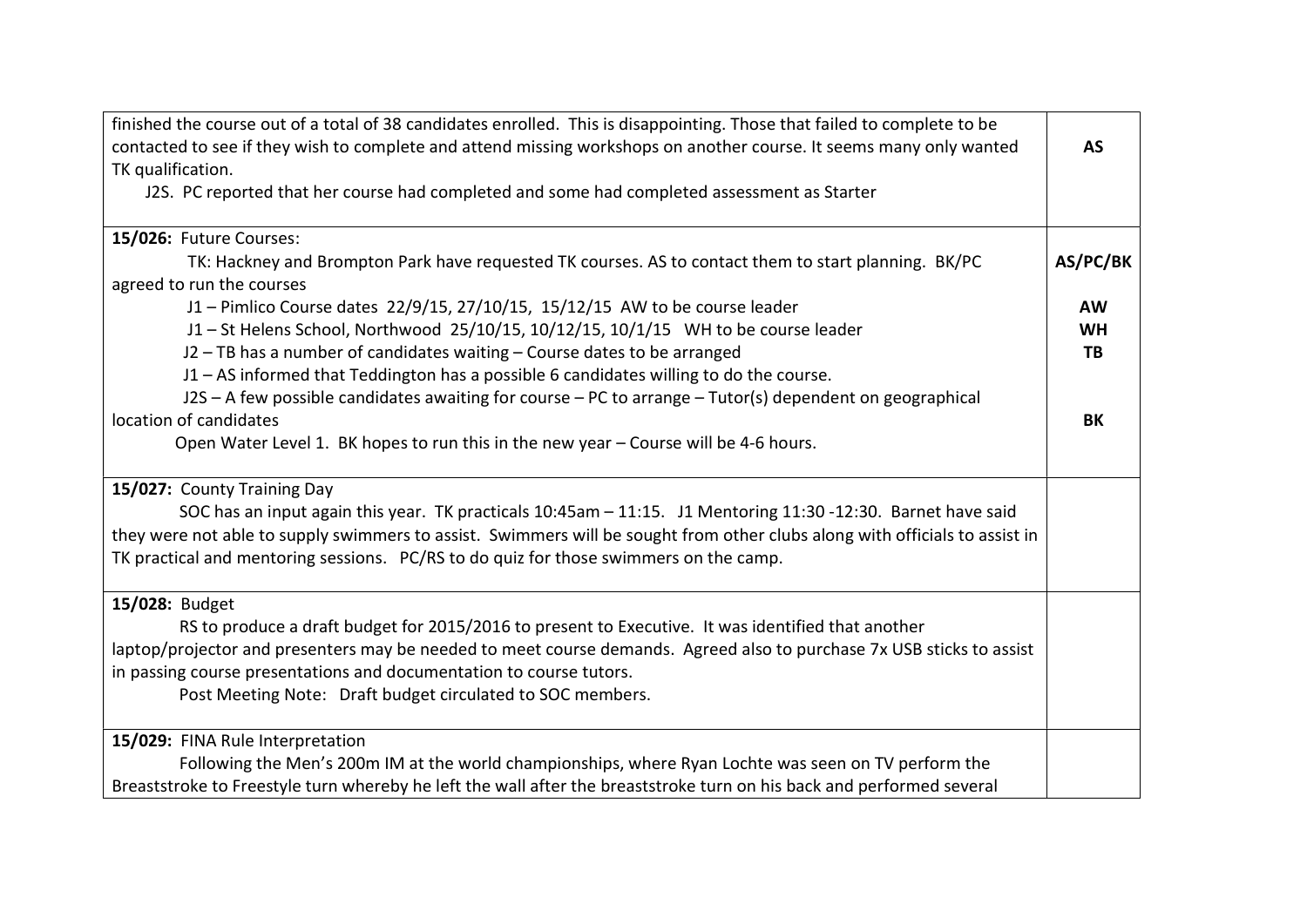| butterfly kicks before turning onto his breast and surfacing, FINA have circulated an official interpretation of the turn<br>whereby this sequence is deemed as illegal. The wording of the interpretation is "According to SW 9.1 each of the strokes<br>must cover one quarter (1/4) of the distance. Being on the back when leaving the wall for the Freestyle portion of the Ind.<br>Medley is covering more than one quarter of the distance in the style of Backstroke and is, therefore, a disqualification.<br>Backstroke swimming is only defined as being on the back." |           |
|-----------------------------------------------------------------------------------------------------------------------------------------------------------------------------------------------------------------------------------------------------------------------------------------------------------------------------------------------------------------------------------------------------------------------------------------------------------------------------------------------------------------------------------------------------------------------------------|-----------|
| 15/030: AOB                                                                                                                                                                                                                                                                                                                                                                                                                                                                                                                                                                       |           |
| ASA Clubs Conferences: London Sat 19 <sup>th</sup> September at Stratford. PC & RS have enrolled to attend                                                                                                                                                                                                                                                                                                                                                                                                                                                                        |           |
| ASA Swimming Officials Training day, Loughborough 10 <sup>th</sup> October 2015 TB & RS are attending                                                                                                                                                                                                                                                                                                                                                                                                                                                                             |           |
| ASA Referee Tutors Training day, Loughborough, 16 <sup>th</sup> January 2016, RS, TB and possibly AW attending                                                                                                                                                                                                                                                                                                                                                                                                                                                                    |           |
| CPD Contemporary Issues MUST have been attended by J1 trainees PRIOR to being assessed as of 1.9.15                                                                                                                                                                                                                                                                                                                                                                                                                                                                               |           |
| CPD Mentoring. It may be beneficial to try and run a course. To look at possibility of running this course during a                                                                                                                                                                                                                                                                                                                                                                                                                                                               | <b>PC</b> |
| meet lunch break                                                                                                                                                                                                                                                                                                                                                                                                                                                                                                                                                                  |           |
| Training of assessors. It was decided this would be a useful training possibility. To be planned as above.                                                                                                                                                                                                                                                                                                                                                                                                                                                                        |           |
|                                                                                                                                                                                                                                                                                                                                                                                                                                                                                                                                                                                   |           |
| It is possible that the SOC will need additional tutor(s) for Officials training. Any identified persons to be                                                                                                                                                                                                                                                                                                                                                                                                                                                                    |           |
| nominated to SOC committee. Before tutoring themselves, it was agreed unanimously that they are to observe various                                                                                                                                                                                                                                                                                                                                                                                                                                                                |           |
| courses and be willing to tutor courses at various venues.                                                                                                                                                                                                                                                                                                                                                                                                                                                                                                                        |           |
|                                                                                                                                                                                                                                                                                                                                                                                                                                                                                                                                                                                   | <b>RS</b> |
| RS to review current training course presentations asap. Duties of Ch TK to be re-written, Disability swimming to                                                                                                                                                                                                                                                                                                                                                                                                                                                                 |           |
| be further included                                                                                                                                                                                                                                                                                                                                                                                                                                                                                                                                                               |           |
|                                                                                                                                                                                                                                                                                                                                                                                                                                                                                                                                                                                   |           |
| An email from ASA SOG chairman, Mark Davies, was circulated for information. It relates to failure by regional                                                                                                                                                                                                                                                                                                                                                                                                                                                                    |           |
| organisers failing to comply with agreements made at SOG meetings in relation to training of officials, payment of course                                                                                                                                                                                                                                                                                                                                                                                                                                                         |           |
| fees and assessment of officials. It was noted that the contents were in fact fully carried out by Middlesex SOC.                                                                                                                                                                                                                                                                                                                                                                                                                                                                 |           |
|                                                                                                                                                                                                                                                                                                                                                                                                                                                                                                                                                                                   |           |
|                                                                                                                                                                                                                                                                                                                                                                                                                                                                                                                                                                                   |           |
|                                                                                                                                                                                                                                                                                                                                                                                                                                                                                                                                                                                   |           |
|                                                                                                                                                                                                                                                                                                                                                                                                                                                                                                                                                                                   |           |
|                                                                                                                                                                                                                                                                                                                                                                                                                                                                                                                                                                                   |           |